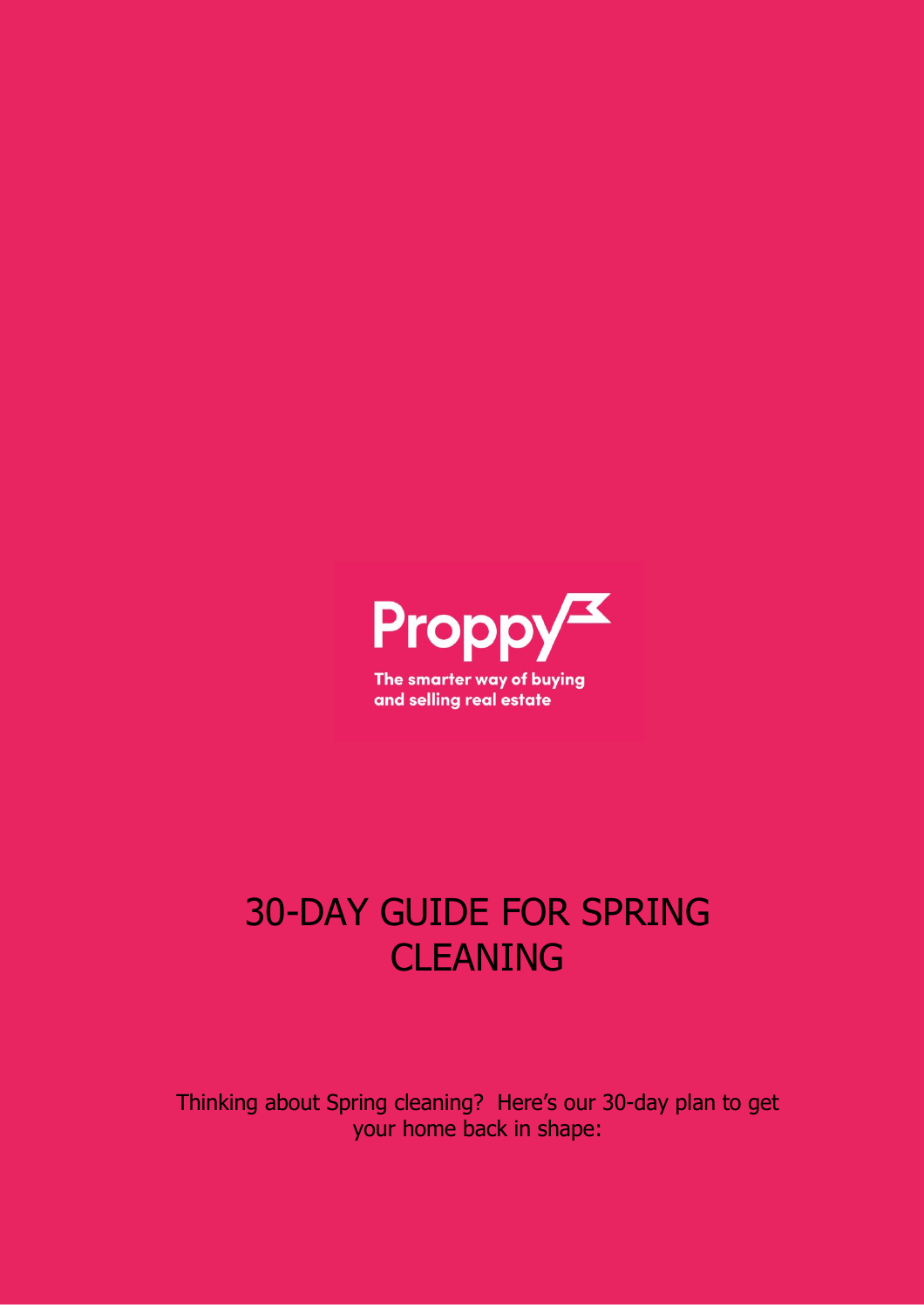

## **Day 1:** Doormat

Start the clean off in the very entrance of your home. Trap more dirt by using two mats, one outside the door and one inside. To refresh, hose off and air-dry mats.

## **Day 2:** Windows

Wait for a cloudy day (but not rainy) and start off on the shaded side of the house. Cleaning the windows in direct sunlight can lead to streaks. Wash your windows with a glass cleaner and paper towels or a microfibre towel for the best result.

## **Day 3:** Microwave

Into the kitchen for a well overdue microwave clean. Place a large bowl with 1 cup of water, chopped up citrus or several tablespoons of vinegar, then turn on high for a few minutes (until your mixture is bubbling), let it sit cool for 15 minutes, then wipe away residue to reveal a sparkling microwave.

## **Day 4:** Chopping boards

If you think that nasty stain on your chopping board is there for good, we have the solution! Rub half of a lemon on the stain to remove it, and for stains that won't budge, a little salt or baking soda will work a treat.

## **Day 5:** Fridge

You probably wipe down your fridge's interior shelving on the regular already, but don't forget about the rest. Pop out the door shelves and bins, and wash in warm, soapy water to get rid of food bacteria and spillage.

#### **Day 6:** Pots and pans

Soften any pesky burnt residue by adding water and dishwashing liquid to your cookware and let it simmer on the stove.

# **Day 7:** Oven

Use your appliance's self-cleaning function to remove stubborn, baked-on grime. If your oven doesn't have one, place a hot, wet cloth on top of burned spots to help soften the grease. Then scrub with a heavy-duty cloth and wipe dry.

#### **Day 8:** Cabinets

Sticky kitchen grime is a mix of dust and grease that builds up over time. Run the exhaust hood over your range every time you cook to keep grease from settling.

Create a cleaning solution using laundry or dish detergent and water. Mix 1 cup of detergent for every 2 cups of warm water. Apply to your cabinets using a clean cloth or soft sponge. Scrub the cabinets while taking care not to remove or scratch the finish.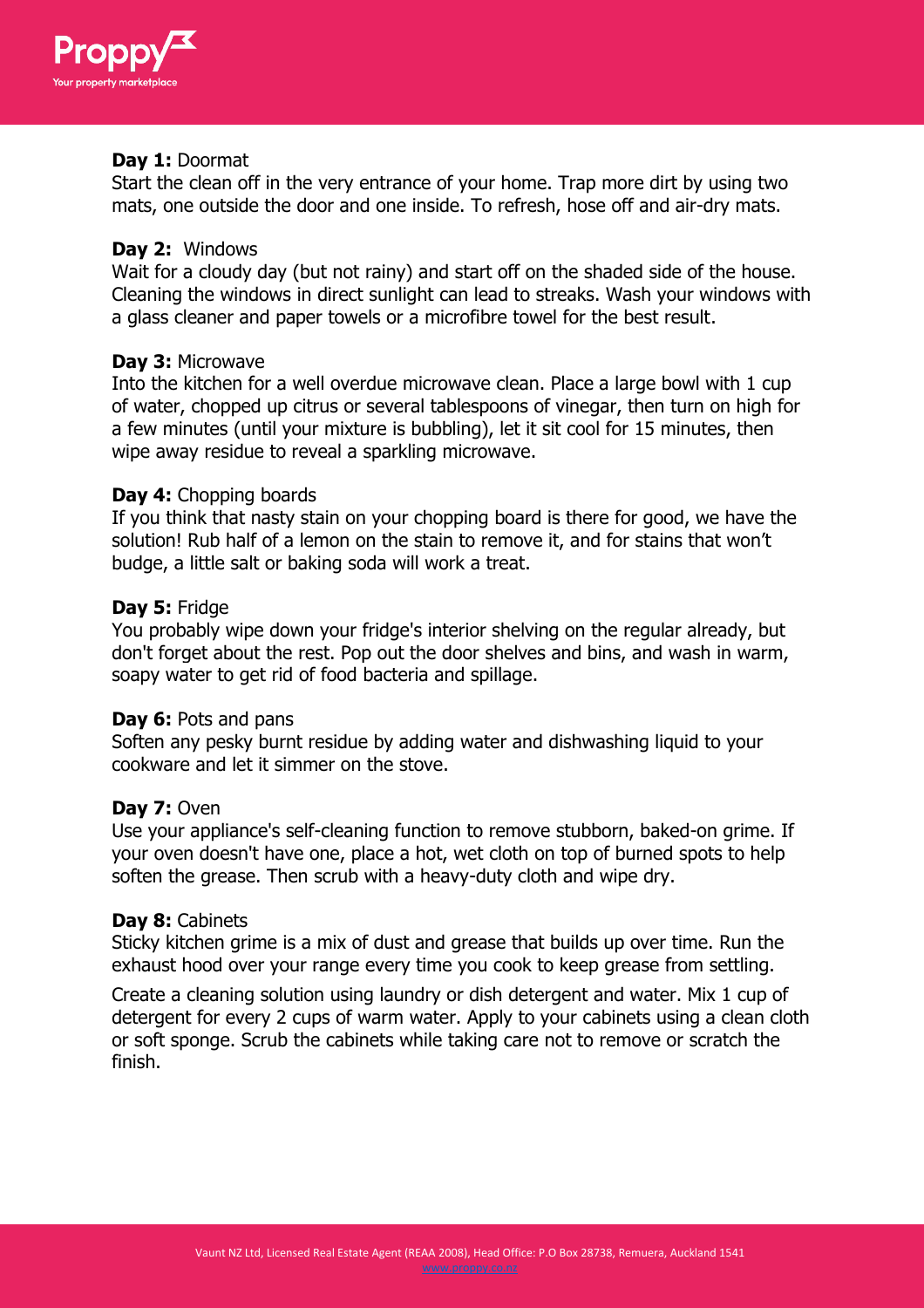

## **Day 9:** The Junk Draw

Everyone has one! Start small, empty it out and suck up dust with your vacuum's nozzle. Throw out or relocate any items you no longer need or that don't belong there. Everything else goes back, but this time in an organized manner.

#### **Day 10:** Shower Curtain

Did you know you can wash a plastic or vinyl shower curtain in your washing machine? Do it on the gentle cycle with detergent and add a couple of bath towels for extra cleaning power. Then hang it to dry.

## **Day 11:** Pantry Reorganising

Make the most of your pantry space by incorporating shelving organizers. Sort newer products to the back, and pull older items to the front. Check expiration dates, and throw away anything expired.

## **Day 12:** Closet Clean

Go through clothes and shoes from winter and remove anything stained, in need of repair or worn out. Make a second pass through spring and summer clothes as you take them out of storage.

## **Day 13:** Drains

To keep your drains re flowing we love mixing 1/2 cup baking soda with 1/4 cup table salt. Pour the mixture down the drain, then follow with 1 cup heated vinegar. The mixture will foam and bubble. Let it stand for 15 minutes, and then run warm water for 30 seconds. Your drains will be squeaky clean and smelling fresh.

#### **Day 14:** Furniture

Keep couches and armchairs clean by vacuuming over both sides of cushions and underneath them.

#### **Day 15:** Curtains

Use your dryer to air curtains or bedding. Simply toss drapes, curtains, and even throw pillows in the dryer for 15 minutes on the "air-only" cycle, then rehang immediately to prevent wrinkles.

#### **Day 16:** Ceilings

Spring cleaning season is all about focusing on the spots you forget about the rest of the year. Grab an extendable duster and attack ceiling fans, hanging and recessed lights and more.

#### **Day 17:** Bedding

It's time to tackle your pillows and duvet. You only need to clean these items two or three times a year, so they should be at the top of your list during spring cleaning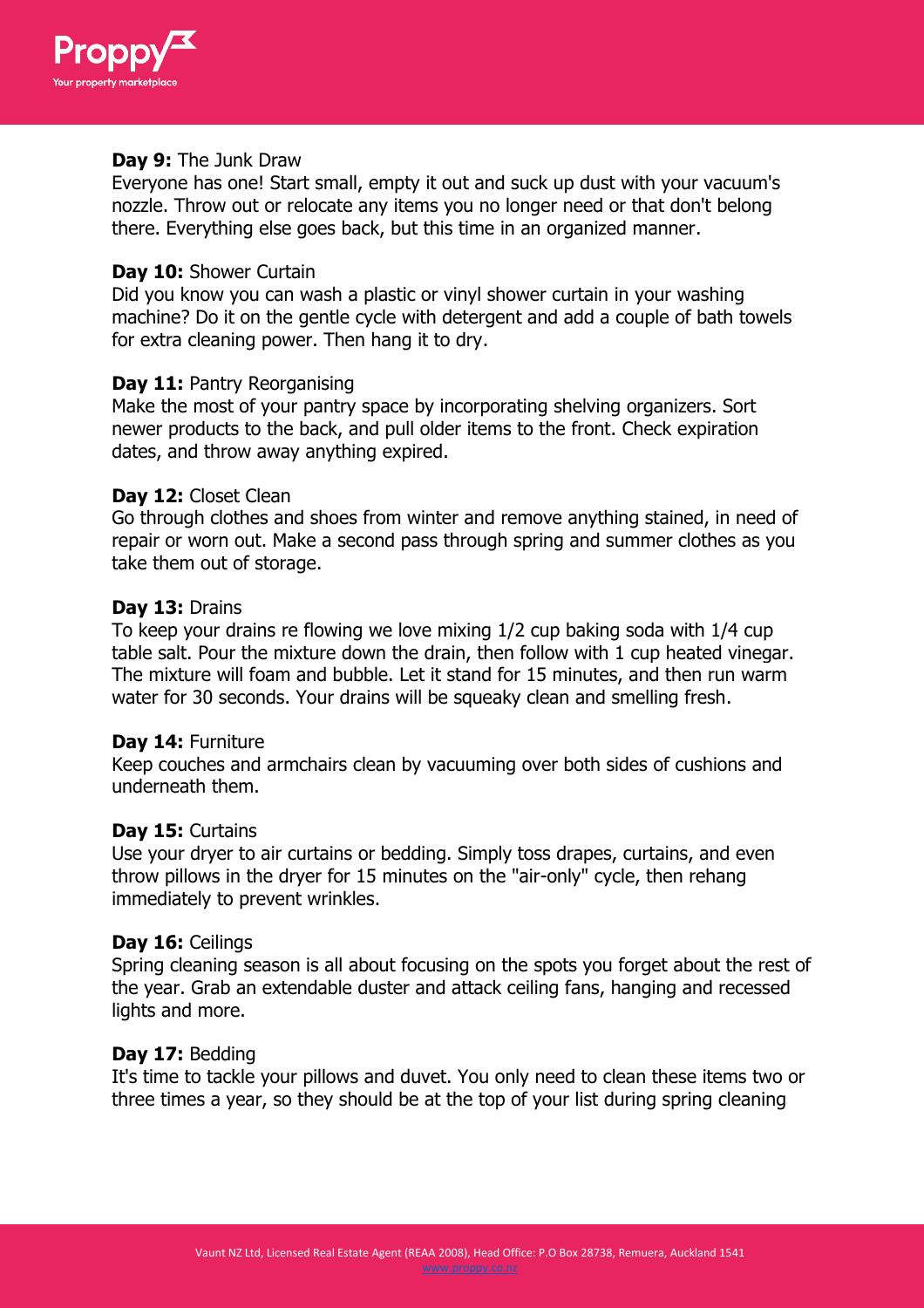

season. But make sure you check the label before throwing them into the washing machine.

## **Day 18:** Mattress

Start off the cleaning process by using your vacuum to clean the top side. Then rinse with a damp cloth and a disinfectant spray and let air dry.

#### **Day 19:** Washing machine

A machine that is often forgotten to clean but is super easy. Simply run the special washer cleaning cycle with bleach or using a washing machine cleaner.

## **Day20:** Dryer

You should already be removing the fuzz from your dryer's filter after every load. For the lint that gets stuck deeper inside your machine, pull out your vacuum to suck up debris and use a thin brush for spots it can't reach.

#### **Day 21:** Dishwasher

Shake baking soda on a damp sponge and wipe around the machine's edges to remove stuck-on food or stains. To clean the inside, run an empty cycle with a dishwasher cleaner.

#### **Day 22:** Phone

Your phone probably harbours more germs than your toilet seat. That's why you should give it a once over with an alcohol wipe to get rid of germs, as well as other electronics, like your TV remote and computer mouse.

#### **Day 23:** Outdoor furniture

With warm weather almost here, it's time to get your outdoor furniture ready for lounging. To do this, add a squirt of dish detergent to a bowl of warm water, then wipe down tables and chairs. Finish it all off with a rise of water.

#### **Day 24:** Outside the House

Sweep your patio and deck, as well as around doors and windows to get rid of cobwebs and debris.

#### **Day 25:** Oven

Keep the heart of your kitchen clean by lining the bottom with a nonstick oven liner. It can be wiped with a paper towel, put in the dishwasher, and reused over and over.

#### **Day 26:** File away items

Papers, odd toys and other things usually pile up on the dining room table or kitchen counter. Once you've got your table cleaned off, file papers or toss them.